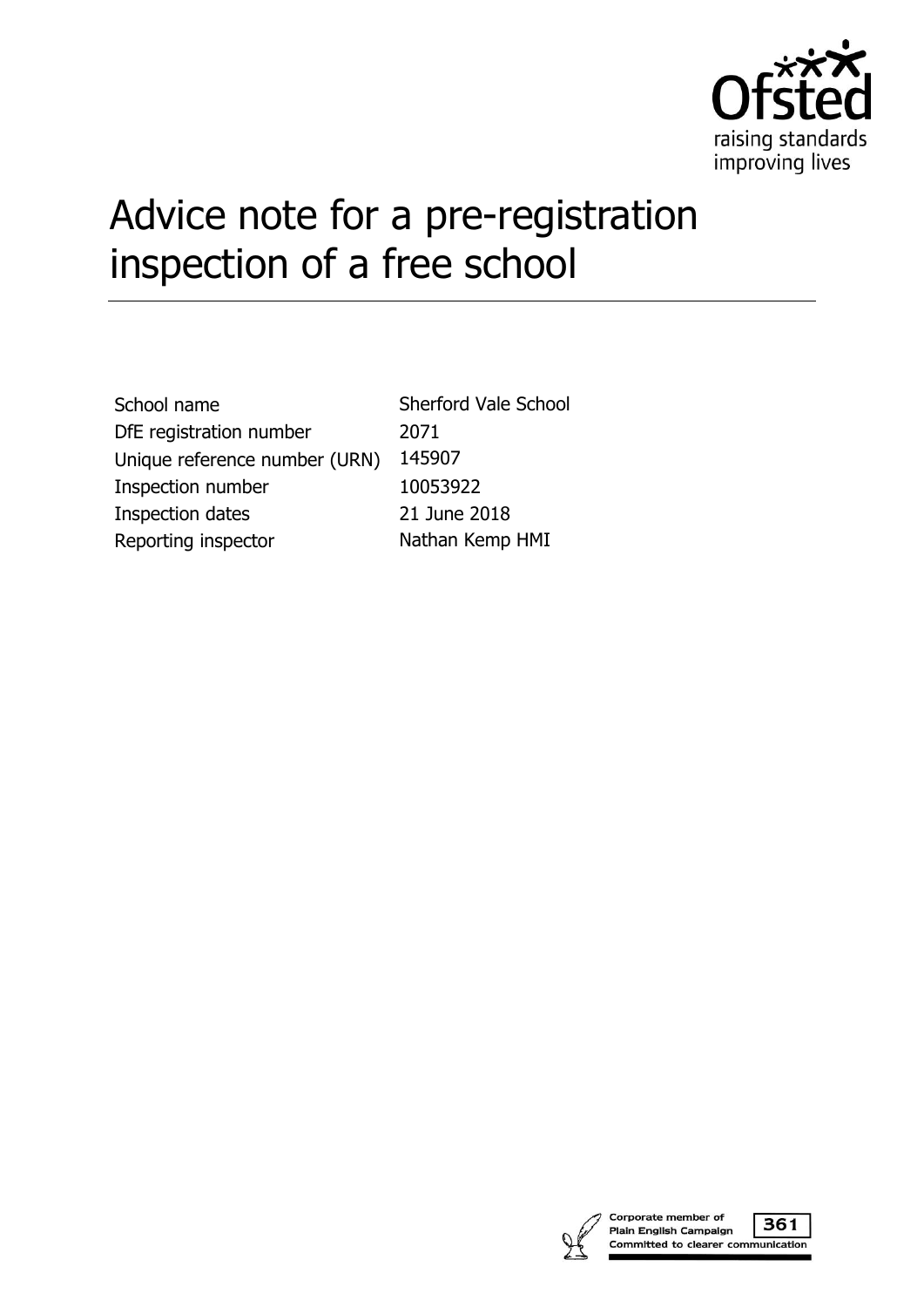

## **Information about the inspection**

This inspection was conducted by Ofsted at the request of the Secretary of State for Education. It was carried out under section 99(1) of the Education and Skills Act 2008.<sup>1</sup>

In carrying out this type of inspection, inspectors assess the extent to which the school is likely to meet 'The Education (Independent School Standards) Regulations 2014' when it opens.<sup>2</sup>

The inspector met with the headteacher and the chief executive officer (CEO) of the Westcountry Schools Trust. The inspector visited the school site with the headteacher. The inspector spoke with the site manager to ascertain the status of the building phase and to check for specific standards contained within part 5 of the independent school standards. The inspector considered a range of documentation, including policies, both before and during the pre-registration inspection.

## **Information about the registration**

| Number of day pupils              | 480            |
|-----------------------------------|----------------|
| Age range                         | $2 - 11$       |
| <b>Gender of pupils</b>           | Mixed          |
| Type of special educational needs | Not applicable |

## **Context of the school**

Sherford Vale School proposes to open in September 2018. The school will cater predominantly for local children in a large nearby housing development. The school's planned admission number will be 480 pupils from the Nursery Year to Year 6. In its first year, the school plans to admit pupils from the Nursery Year to Year 6, operating with mixed-aged classes for the Reception class, Years 1 and 2; and Years 4, 5 and 6.

# **Advice to the Secretary of State for Education**

| <b>Overall</b> | The school is likely to meet all the independent school standards |
|----------------|-------------------------------------------------------------------|
| outcome        | when it opens                                                     |
|                |                                                                   |

 $\overline{a}$ 

<sup>1</sup> [www.legislation.gov.uk/ukpga/2008/25/section/99](http://www.legislation.gov.uk/ukpga/2008/25/section/99) 

<sup>&</sup>lt;sup>2</sup> [www.legislation.gov.uk/uksi/2014/3283/schedule/made;](http://www.legislation.gov.uk/uksi/2014/3283/schedule/made) Part 1 to Schedule 1 is not reported against because it does not apply to academies, free schools, studio schools and UTCs.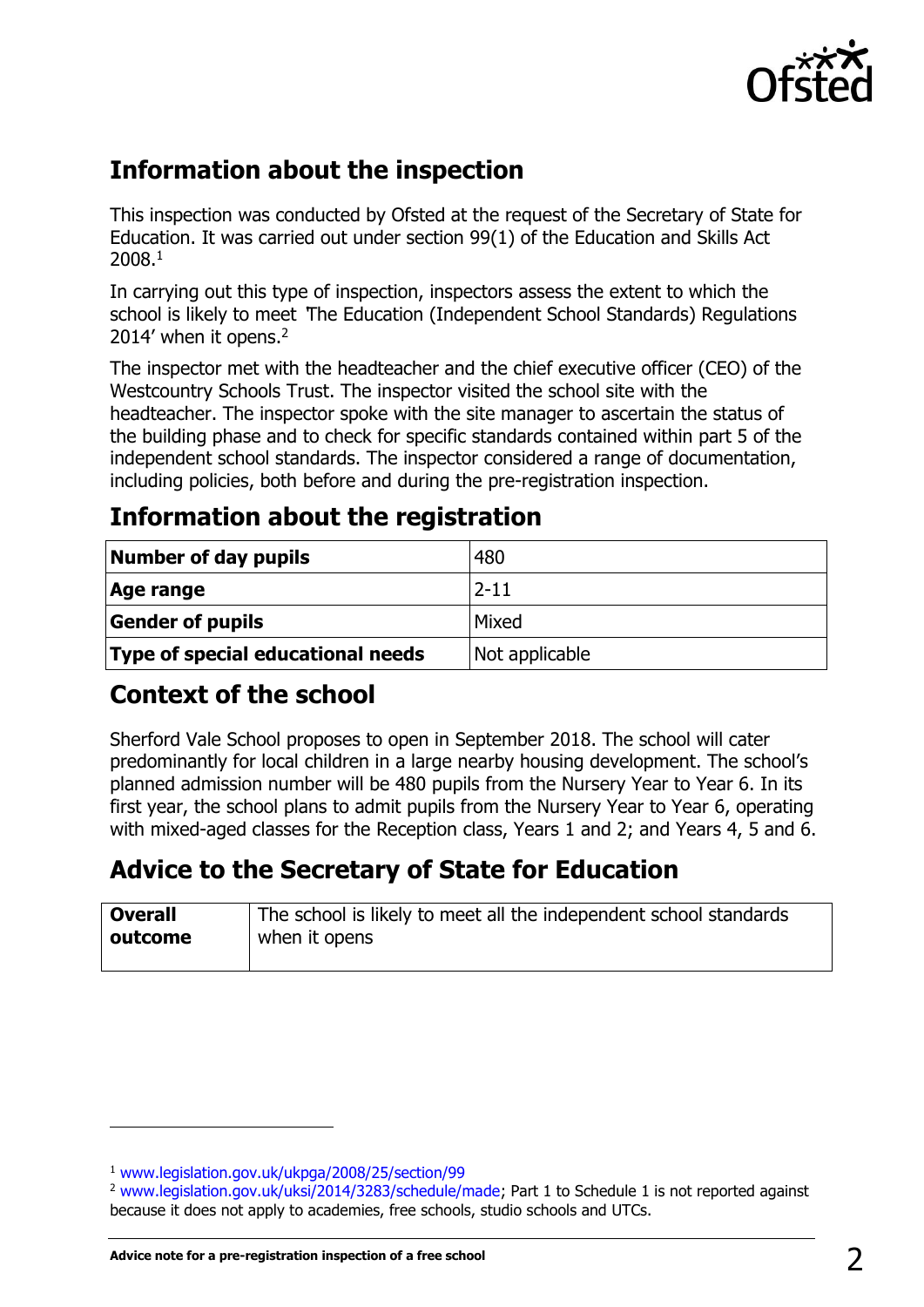

## **Compliance with The Education (Independent School Standards) Regulations 2014<sup>3</sup>**

#### **Part 2. Spiritual, moral, social and cultural development of students**

The school is likely to meet all the standards in this part. School leaders have detailed plans in place to make sure pupils have quality opportunities to develop spiritually, morally, socially and culturally (SMSC). The school's STAMP curriculum (Science, Technology, Arts, Mathematics and Physical Education) aims to ensure pupils access a well-rounded curriculum which will enhance their SMSC development.

The school's personal, social, health and economic (PSHE) curriculum considers three main aspects of 'Health and Wellbeing', 'Relationships' and 'Living in the wider world'. The PSHE curriculum details the opportunities that pupils will have to develop understanding of public institutions such as the police, as well as developing their understanding of different faiths and cultures. Leaders also aim for pupils to maintain a healthy lifestyle. The 'daily mile' will help to contribute to this. In addition, leaders have ensured that current policies are in place to promote British values.

'Think, create, ask and succeed' are the cornerstones of the school's values. Leaders aim to develop pupils who are creative, ask questions, think about themselves and others; and ultimately, succeed. Leaders aspire for the school to form a key part of this newly built community. On the first day of school, plans are in place for staff, pupils and parents to meet and walk to school with members of the construction team. Here, the new school will be officially handed over to the pupils.

## **Part 3. Welfare, health and safety of pupils**

The school is likely to meet all the standards in this part. School leaders have policies in place to promote the welfare, health and safety of pupils. The behaviour policy reflects the school's expectations, making clear the use of any rewards and sanctions. The anti-bullying policy draws attention to the various types of bullying and, if such incidences should occur, how leaders will respond. Leaders have ensured that the school's safeguarding and child protection policy is current and takes account of the guidance within Keeping Children Safe in Education, 2016.

Leaders have ensured that the school's risk assessment policy is in place. By using a formula, likelihood x impact  $=$  risk factor, leaders aim to ensure that relevant actions are in place that are proportionate to the risk, thus alleviating any occurrence. Leaders plan to create specific risk assessments, alongside staff, when needed. Fire safety plans have been completed. Leaders are sourcing fire safety equipment to fulfil these requirements.

j

<sup>&</sup>lt;sup>3</sup> [www.legislation.gov.uk/uksi/2014/3283/contents/made.](http://www.legislation.gov.uk/uksi/2014/3283/contents/made) Part 1 to Schedule 1 is not reported against because it does not apply to academies, free schools, studio schools and UTCs.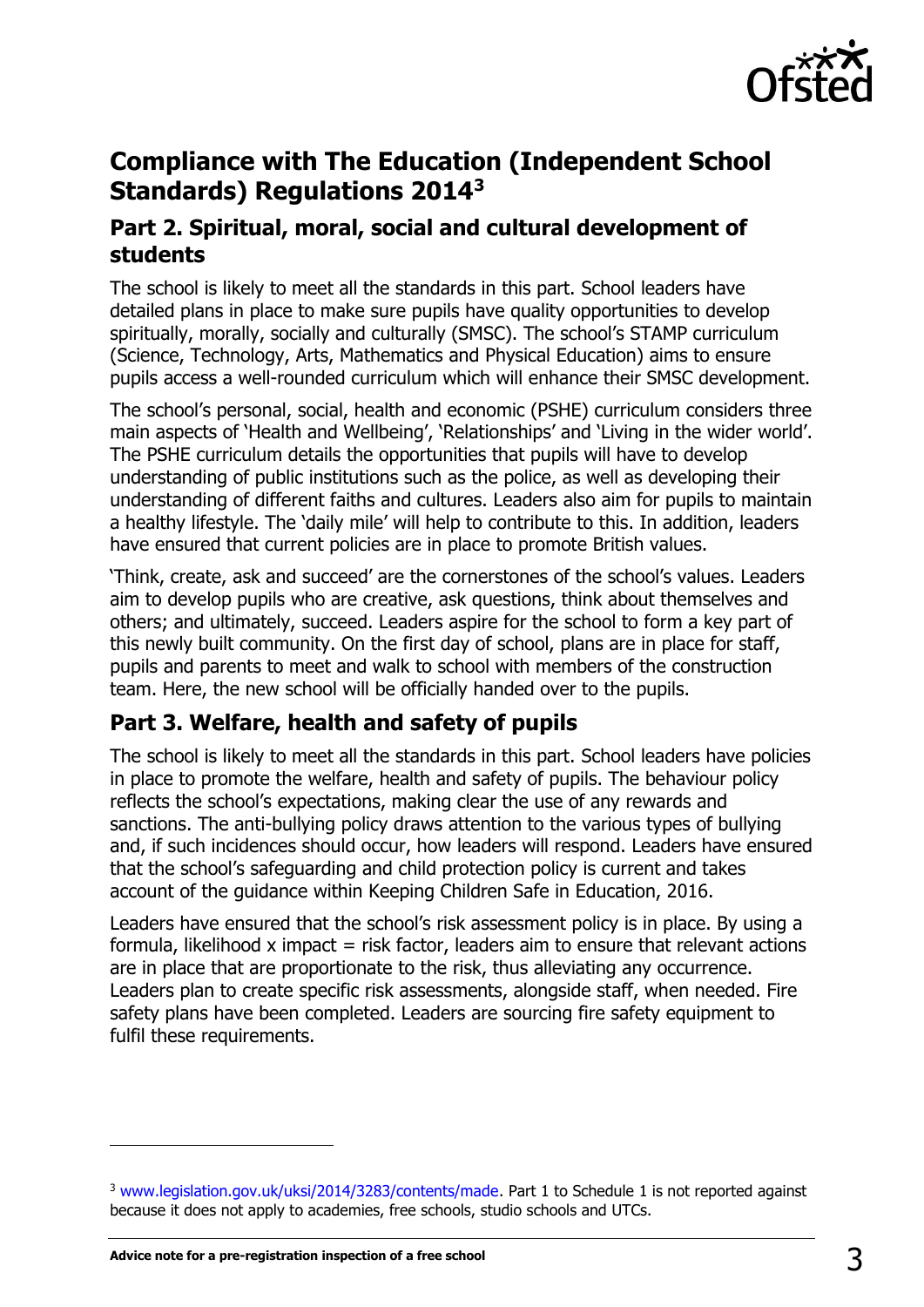

## **Part 4. Suitability of staff, supply staff, and proprietors**

The school is likely to meet all the standards in this part. The school's single central record is in place and covers all the checks required by statutory guidance. A scrutiny of the single central record and a sample of personnel files shows that most of the checks have been made in line with requirements.

There are several newly appointed staff for whom the full checks have yet to be completed. However, these checks were being undertaken at the time of the preregistration visit. As these members of staff are not yet working with pupils, leaders are acting within statutory guidance. Leaders are purposely delaying the disclosure and barring service (DBS) checks, with the aim that checks are as current as possible when staff begin their roles from September 2018. This is an example of leaders' robust approach to ensuring that they only appoint those who are suitable to work with children. Personnel files are well organised and demonstrate the school's thorough recruitment processes.

## **Part 5. Premises of and accommodation at schools**

The school is likely to meet all the standards in this part. During this pre-registration inspection, the site was 10 weeks from completion with still much to do. The build is on track to be ready for the beginning of the academic year. However, leaders have suitable contingency plans in place, in the eventuality of any delays.

The building is well-lit throughout, with classrooms and communal spaces benefitting from several large windows. The acoustic conditions have been considered when designing the school, and ceiling tiles will be installed to further enhance this. Each classroom provides pupils with access to toilet and washing facilities. Separate toilets can also be found in communal areas. At the time of the pre-registration inspection, the building did not have a water supply. However, plans are in place to ensure that water does not pose a risk of scalding pupils. The school has a separate medical room, providing access to washing facilities and located nearby to toilet facilities. Finally, there are accessible washing facilities for pupils who rely on the use of a wheelchair. Outside, the site provides plenty of space for pupils to play. It is also suitable for the teaching of a physical education curriculum. Although not yet installed, the building will feature external lighting, aiding access to and from the school.

#### **Part 6. Provision of information**

The school is likely to meet all the standards in this part. Leaders plan to make information available to parents via the school's website. Leaders are currently uploading key policies on to the school's website in preparation for the school's opening in September 2018.

#### **Part 7. Manner in which complaints are handled**

The school is likely to meet all of the standards in this part provided that it addresses the regulations set out in the table below.

The school's complaints policy is detailed and outlines the school's procedures that parents can follow should they have a complaint. The policy is unique to the school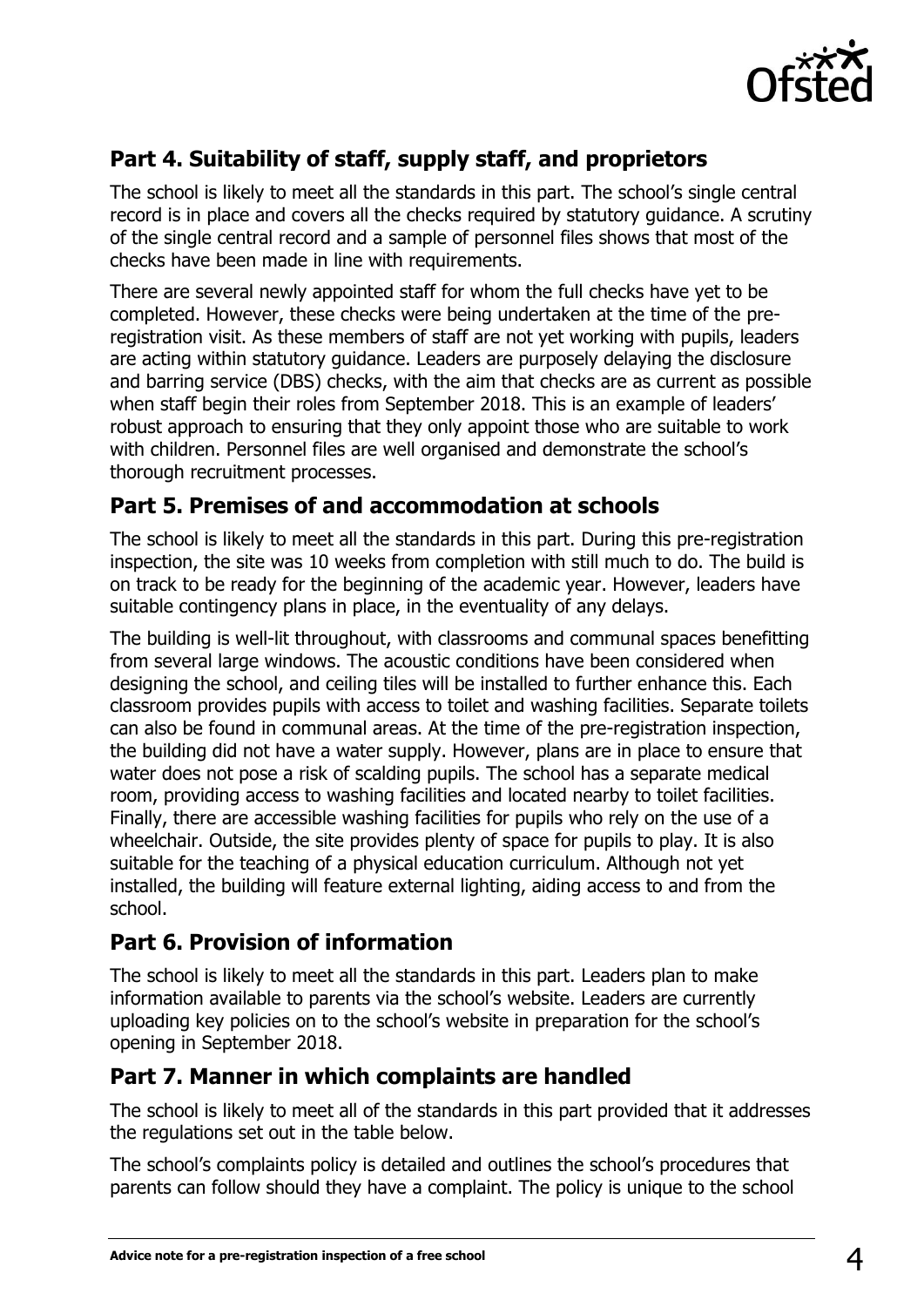

and includes an additional level of 'mediation'. The policy sets out clear timescales for each stage of a complaint, from the informal stage through to the formal stage and, where relevant, any subsequent panel hearing.

In order to meet the requirements in full, the school should consider:

| The standard about the manner in which complaints are handled is<br>met if the proprietor ensures that a complaints procedure is drawn up<br>and effectively implemented, and which deals with the handling of<br>complaints from parents of pupils and which-<br>allows for a parent to attend and be accompanied at a panel<br>hearing if they wish;<br>provides for the panel to make findings and recommendations<br>$\blacksquare$<br>and stipulates that a copy of those findings and<br>recommendations is- available for inspection on the school<br>premises by the proprietor and the head teacher;<br>provides for a written record to be kept of all complaints that<br>are made in accordance with sub-paragraph (e); and whether<br>they are resolved following a formal procedure, or proceed to a<br>panel hearing; and action taken by the school as a result of<br>those complaints (regardless of whether they are upheld); and<br>provides that correspondence, statements and records relating<br>to individual complaints are to be kept confidential except<br>where the Secretary of State or a body conducting an<br>inspection under section 109 of the 2008 Act requests access<br>to them. | $33(h)$ ,<br>33(i)(ii), 33(j),<br>33(j)(i),<br>$33(j)(ii)$ , $33(k)$ |
|------------------------------------------------------------------------------------------------------------------------------------------------------------------------------------------------------------------------------------------------------------------------------------------------------------------------------------------------------------------------------------------------------------------------------------------------------------------------------------------------------------------------------------------------------------------------------------------------------------------------------------------------------------------------------------------------------------------------------------------------------------------------------------------------------------------------------------------------------------------------------------------------------------------------------------------------------------------------------------------------------------------------------------------------------------------------------------------------------------------------------------------------------------------------------------------------------------------------|----------------------------------------------------------------------|
|------------------------------------------------------------------------------------------------------------------------------------------------------------------------------------------------------------------------------------------------------------------------------------------------------------------------------------------------------------------------------------------------------------------------------------------------------------------------------------------------------------------------------------------------------------------------------------------------------------------------------------------------------------------------------------------------------------------------------------------------------------------------------------------------------------------------------------------------------------------------------------------------------------------------------------------------------------------------------------------------------------------------------------------------------------------------------------------------------------------------------------------------------------------------------------------------------------------------|----------------------------------------------------------------------|

## **Part 8. Quality of leadership in and management of schools**

The school is likely to meet all the standards in this part. Leaders have a clear understanding of the independent school standards and are well placed to ensure that these are met. Leaders' approach to meeting the independent school standards includes the involvement of a pro-active and established governing body as well as support from the Westcountry Schools Trust.

# **Schedule 10 of the Equality Act 2010**

The school has an appropriate equality policy. This policy meets the requirements of paragraph 3 of schedule 10 of the Equality Act 2010. The school's new premises are organised on a single level, suitable for wheelchair access. There are accessible facilities within the premises, including a disabled toilet and washing facilities. The school's equality policy makes clear reference to the protected characteristics, and outlines the school's approach to meeting the requirements as set out in the 2010 Equality Act. The policy makes clear the school's complaints process within the document, adequately cross-referencing to the school's complaints policy. The complaints policy is evaluated in part 7 of the independent school standards.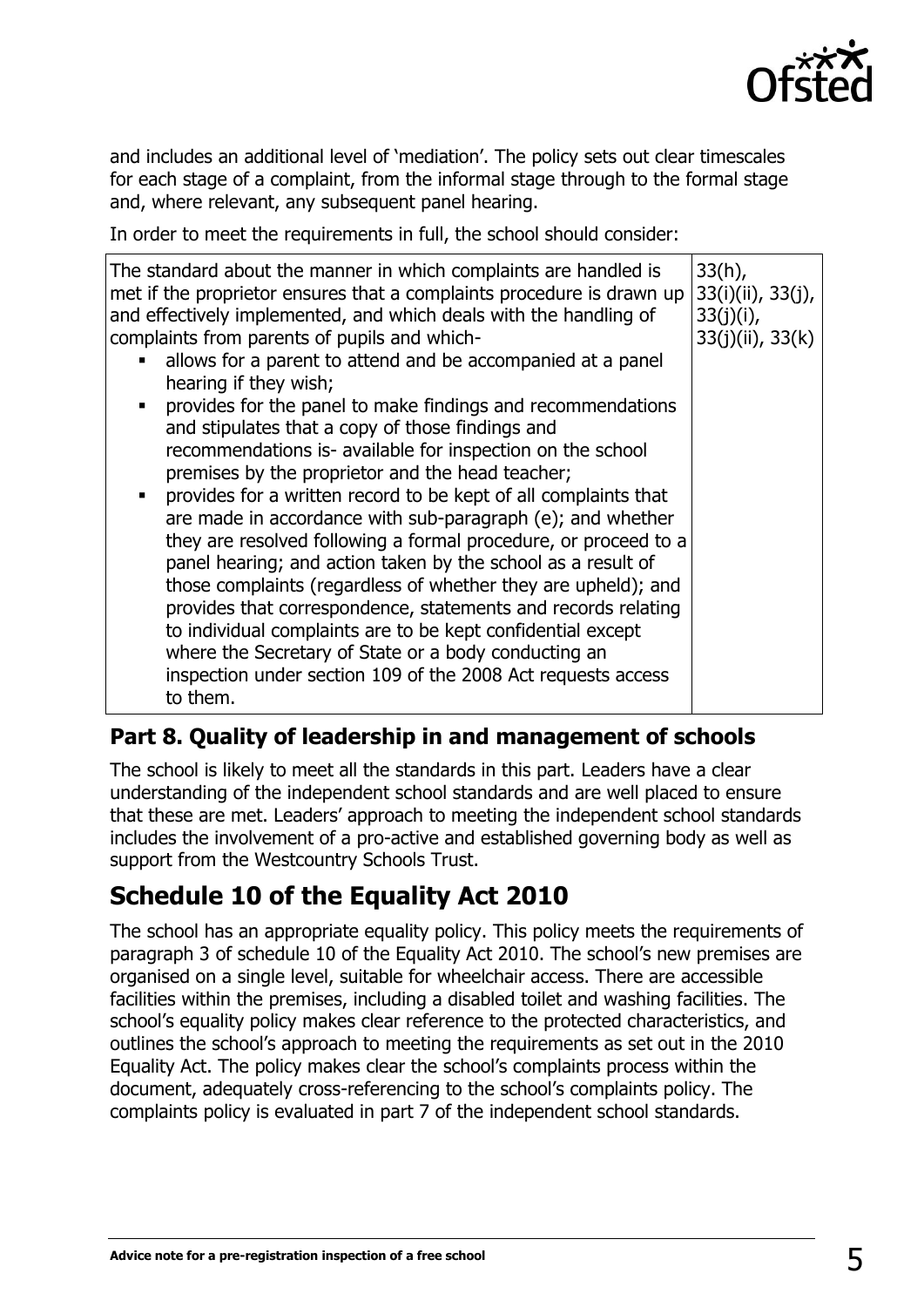

## **Statutory requirements of the Early Years Foundation Stage**

The school is likely to meet all the standards in this part. Leaders are familiar with the early years statutory requirements. Leaders have considered the number of staff required to maintain the correct ratio of adults to children. Leaders have contingency plans in place, in case the number of children within the early years increases, both before the school opens in September 2018 and during the academic year. The early years leader has qualified teacher status (QTS) and is paediatric first aid and child protection trained. There are plans for all staff to undertake a thorough induction process prior to the school opening. This induction will include safeguarding training for all staff and paediatric first aid training for an additional member of staff in the early years setting. Leaders have plans in place to make sure that there are suitable cover arrangements for staff in the early years. The safeguarding policy is in place. Across the early years setting, both indoors and outdoors, there is generous space afforded for physical activity. Outside, children will benefit from climbing equipment. Indoors, the setting provides suitable toileting and washing facilities as well as adequate space for nappy-changing. There is also a separate staffing area, providing space for staff to meet with parents.